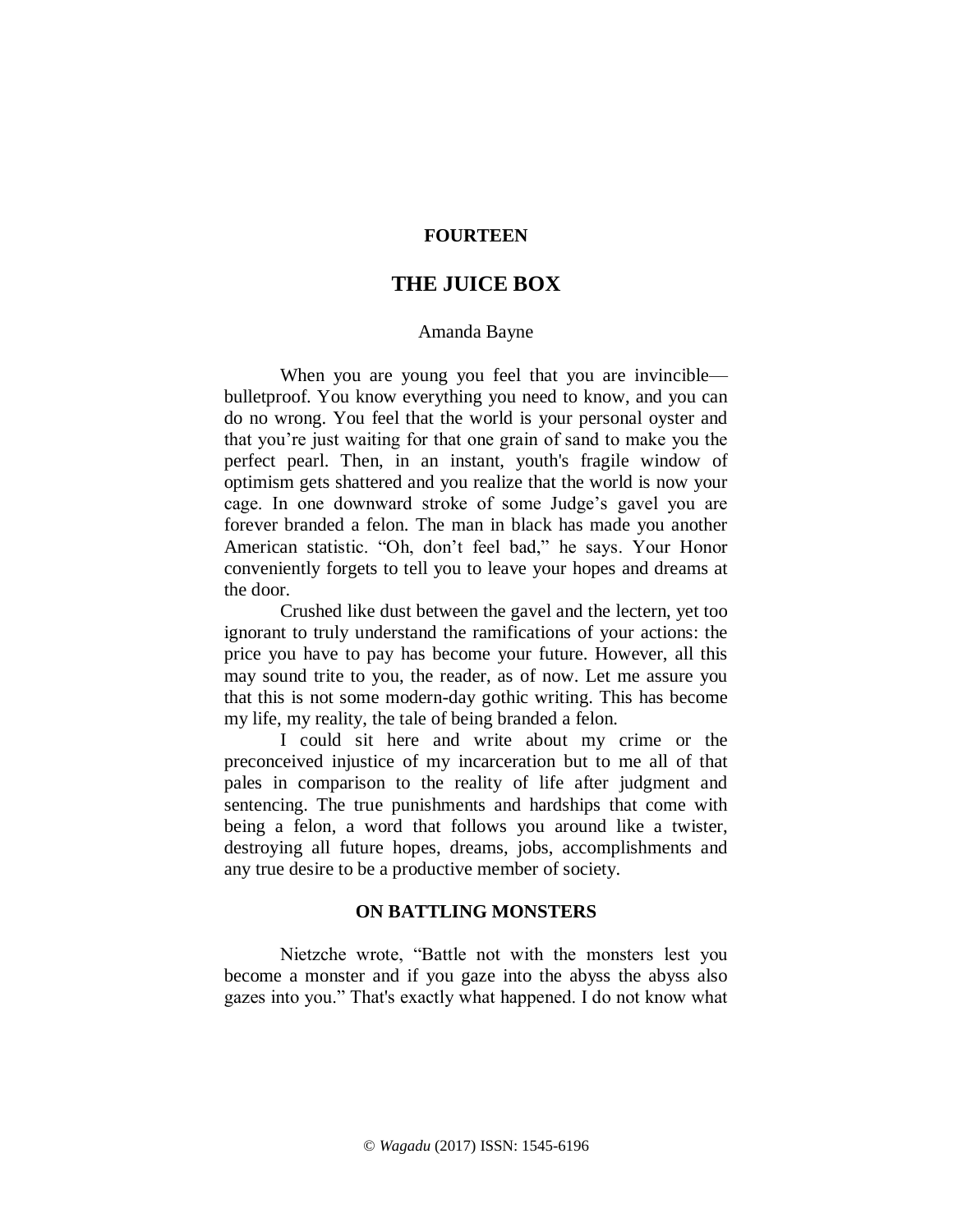made me believe that I was so special, or that I was ever above everyone I surrounded myself with. I had become the monster I had been battling. The abyss I looked into did more than gaze into me. The abyss swallowed me, caged me in a dark void known as the criminal justice system. In the United States we spend more than \$40,000 a year to incarcerate each prison inmate and only \$8,000 to educate each elementary school student. We are all aware the criminal justice systems drastically needs restructuring. Maybe, just maybe, instead of caging monsters and sending them to this abyss we should shine a light of knowledge into that abyss to educate the monsters. *Gasp*! Give them life skills with good vocations then maybe just maybe we would see the abyss roll back and away, to watch the monsters transform into something just a little bit better.

# **NO MORE SQUALOR THAN ABSOLUTELY NECESSARY**

The friends I chose to surround myself with in the past were less than desirable. Homeless and often times dirty in ways that didn't seem to bother them all that much. I remember such feelings of superiority. I wasn't an addict; I had a nice home, a clean home with comforts. I should have known better. Maybe I did. I felt that I was helping my "friends" by giving them a safe place to sleep, a night of much needed rest with a home cooked meal, a shower and clean clothes.

During that time I felt like a mad scientist studying addictions yet I was dancing with disaster. There I was, high in my observatory as I studied all sides of life, trying to understand what made them tick. Sometimes they even seemed happy living this way, with nothing. The simple pocket full of dope and some crumpled up dollar bills was all it took to make them feel like kings and queens not ever realizing they were Kings and Queens of Squalor.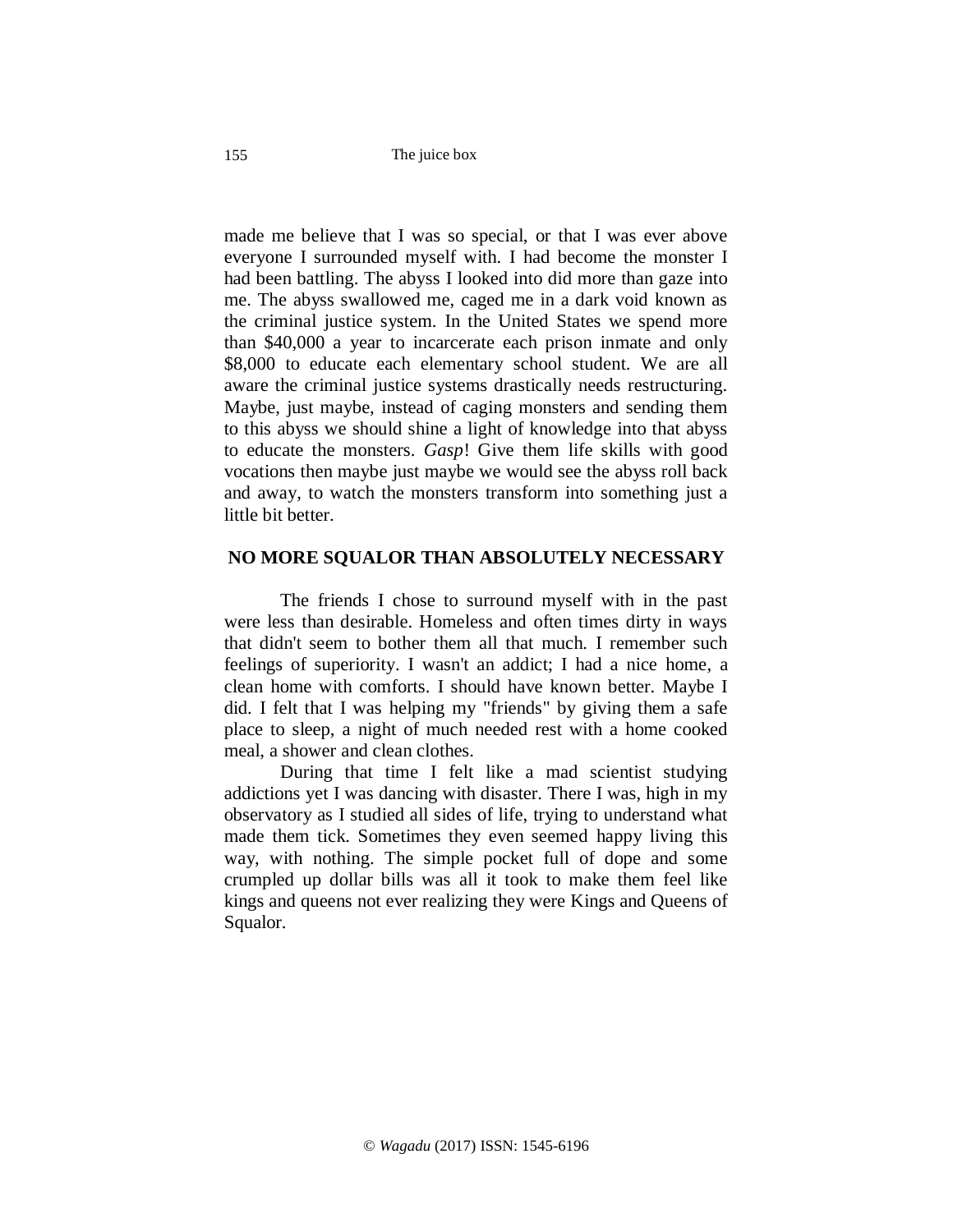#### **7:00 A.M.**

I remember the day well. I set my coffee mug on the bathroom vanity. I glanced over to my clock radio as the words "Who are you to wave your finger?" softly played from the tiny speakers. The digital neon blue clock face changed from 6:59 to 7:00 a.m. as I turned to step into my shower thinking, *I am going to cut it close getting to my interview on time.* One foot in and one foot out. I hear what sounds like a battering ram at my back door. That's exactly what it is. I barely get my t-shirt pulled over my head before the "friend" I was "helping" woke up from dozing on the couch and ran in frantically to ask what was going on. Before one utterance could leave my mouth a mass of dark guns and bright lights rained down on me like I was some terrible terrorist. Officers barked "Get down!" and "On the floor" at me to the sound of Tool's "The Pot"—"you must have been out of your head" playing in the background.

# **21**

I was a freshly turned 21-year-old when I became a felon. I had never been in trouble with the law before. I was young and idealistic with no true concept of how the criminal justice system worked. In a word, naïve.

### **SHATTERED DREAMS**

As a passion-filled youth with a true zeal for life, I had so many ideas and dreams for my life and the future. I planned for a future with a college education, then a prestigious job. I wanted to be lawyer and a counselor that worked with children and young adults that had come from troubled or broken homes, America's atrisk youth. I wanted to be somebody, somebody who could make a difference. I felt I had all the time in the world to do this. I thought foolishly that I had a few more years before I had to grow up and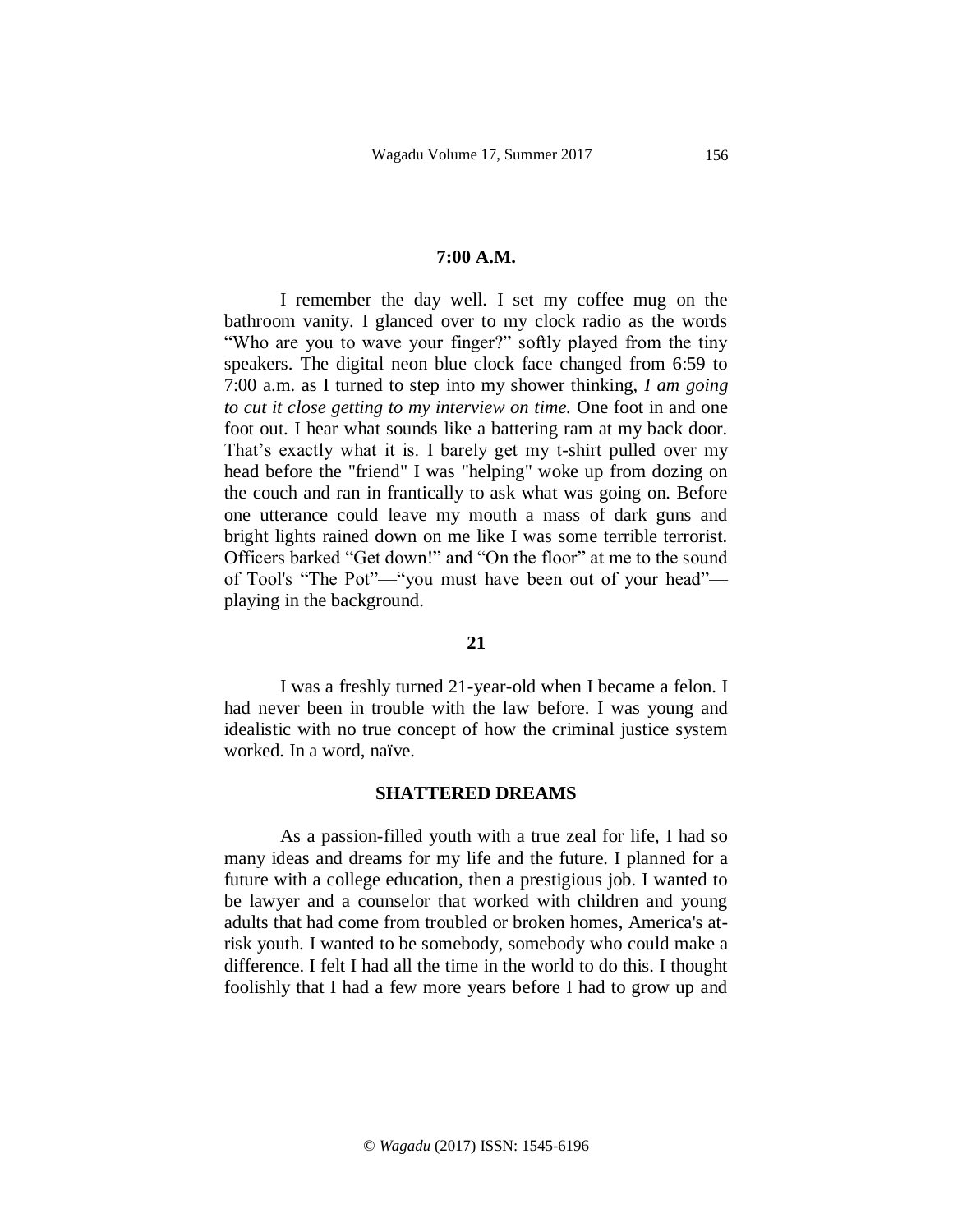157

start walking the path of an adult life. I wouldn't say that I had lived a charmed life during my younger years; I had my fair share of struggles, hardships and heartaches. I can, however, tell you that I wanted more. I felt that I could do better for myself than a mediocre career and lifestyle. I realized too late that none of this would come to pass. I had become the keeper of my broken and shattered dreams.

#### **A BIT OF BRIGHTNESS IN ALL THAT DARK**

I would love to be able to tell you that everything has been sunshine and daisies for me after that morning, however, that would make me a liar. I did my time, paid my fine. I completed the inpatient treatment and was told I was not an addict. In fact, I didn't even have an addictive personality. I completed the Intensive Supervised Probation Program at Probation and Parole successfully. I even got myself off to college, and I take that as a win. I was still young enough to believe that everything was behind me now, that college could be that one bright light amid all the darkness.

## **MY DAUGHTER**

I was in my second year at Casper College when I got the surprise of my life. I was pregnant. *Impossible*! I thought the doctors told me it would never happen. They couldn't tell me what was wrong with me, only that another one of my dreams, that of being a mother, was gone. I was 24-years-old and pregnant with a miracle, my daughter. On the morning of September  $9<sup>th</sup>$ , 2011, I got to hold my daughter, my miracle, for the first time. I had turned 25 and was a college dropout, a felon and now a mother. No more bartending or cooking to pay the bills. How could I give this perfect princess the life she deserved? My daughter is the only thing I have done correctly in this fucked up and twisted nightmare that became my life at 21. How could I turn this nightmare into a fairytale? I felt like Alice, looking the wrong way through the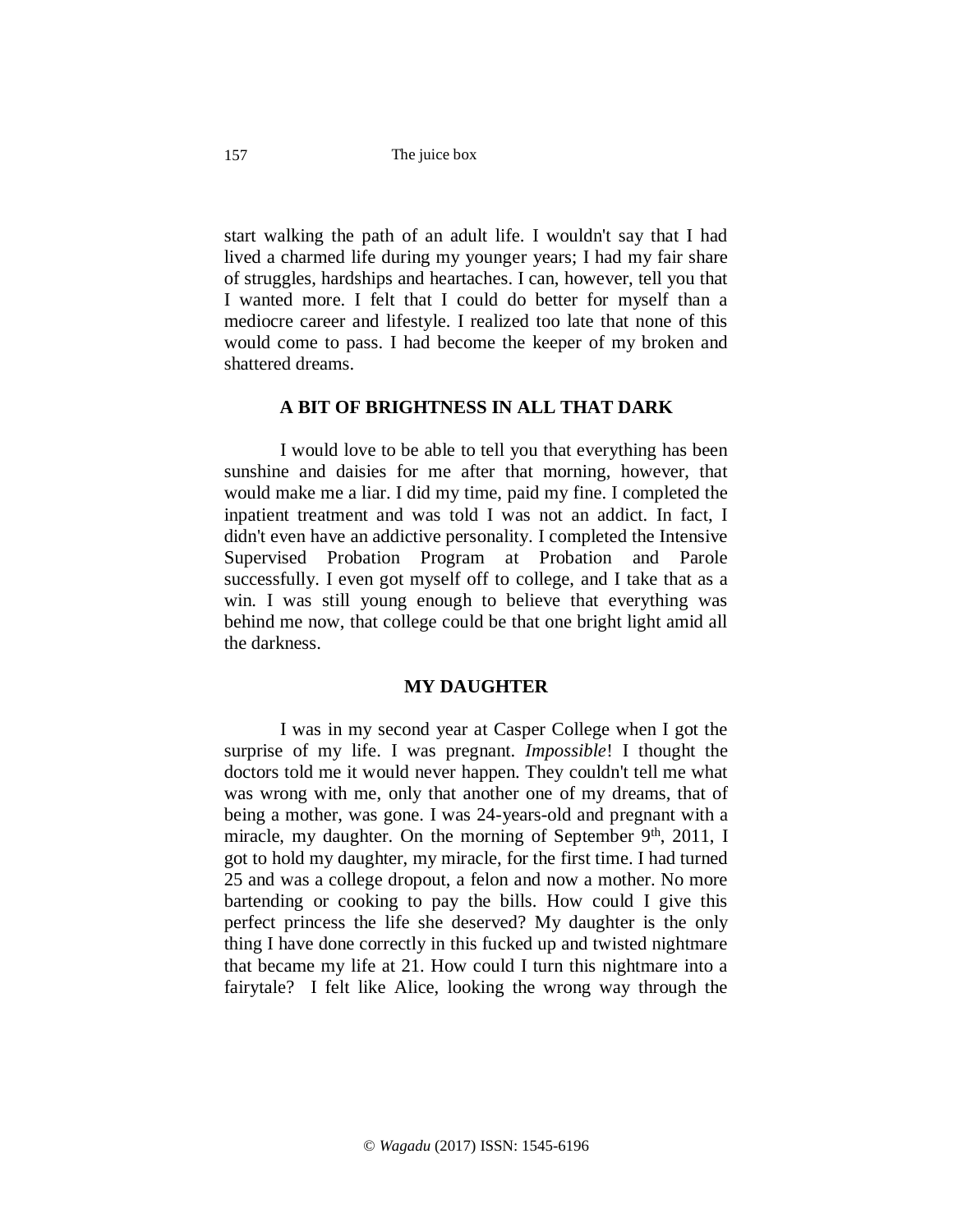looking glass and so far down the rabbit hole that all the magic cake in the world could not free me. The moment a woman becomes a mother the real world comes knocking on her heart. It was time to grow up.

# **ADULT REALITY**

Who knew it was legal to not rent to felons? Here I was a single mom living responsibly with satisfied court obligations, and yet I was still unable to procure clean and stable housing. I was branded a felon and that was all anyone was able to see when they looked at me. "Frustrated and fed up" did not begin to describe my feelings. I felt like the world was punishing my daughter for my past mistakes.

Hate, rage and despair. What kind of twisted society do I live in, that would hinder a family from finding a home? At the end of my rope, I felt like I was halfway down the dark well of despair and just waiting to hit bottom. Adult reality seeped in, cold in my bones like dank well water. I was hoping, waiting, praying that somebody, anybody, would throw me down a rope.

## **CATCHING A BREAK**

The rope came down when I least expected it and not a moment too soon. My mother's old chef needed to sell his house. I packed up my daughter to go investigate, hoping that it was not too good to be true. "The gods give a damn," I thought. "They finally threw me a bone."

### **A BRIEF REPOSE**

I took the house; my mama didn't raise no fool, and I knew better than to look a gift horse in the mouth. I had a new and beautiful home, a perfect place to raise my daughter. An ideal setting to start my new life. I move in my fiancé, Wesley, and we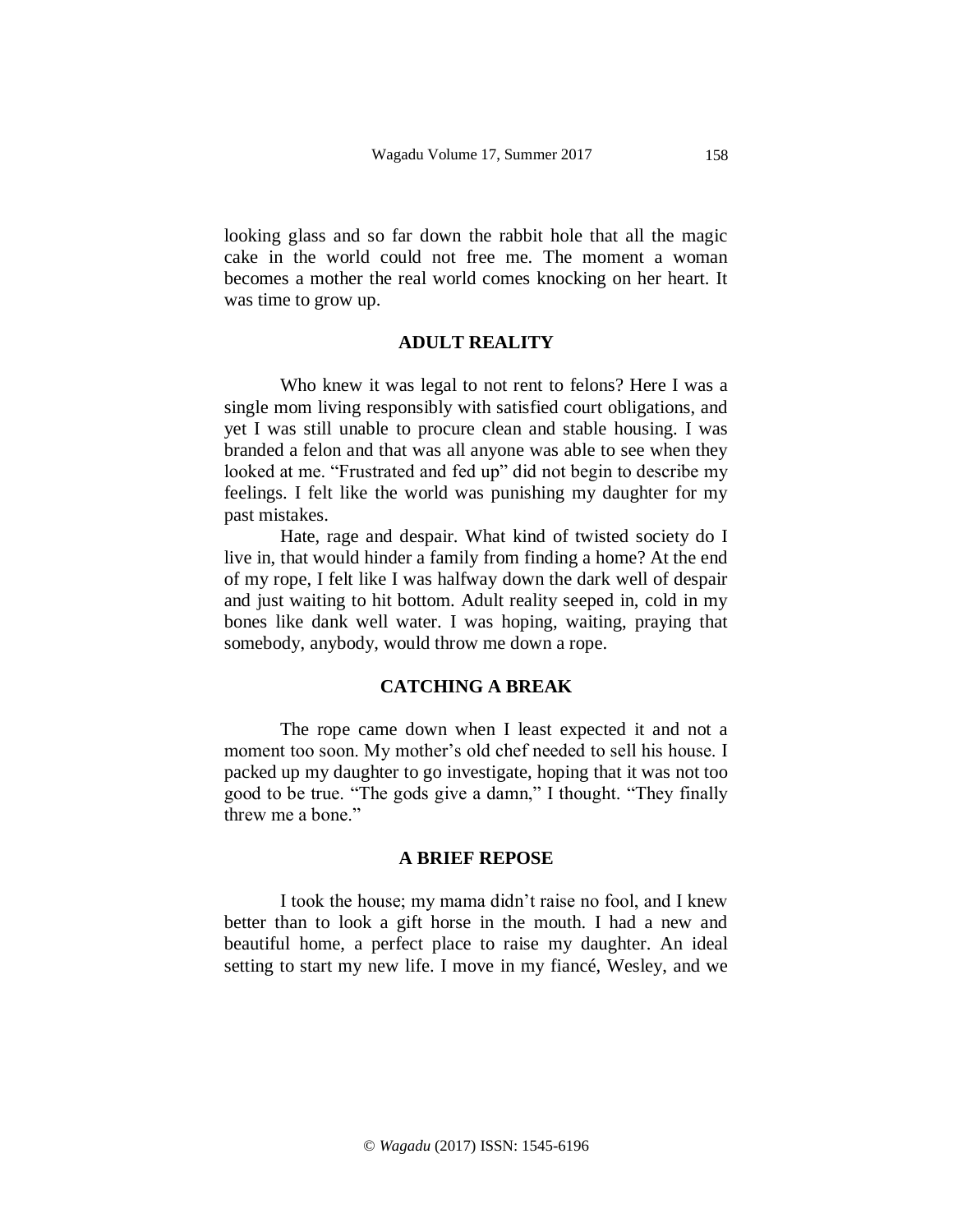start planning the next chapter in our own personal fairytale: a wedding.

# **PASSPORTS AND VISAS REQUIRED**

Simple times and simple thoughts make for simple pleasures. I had all the hard parts done in my wedding planning. Then came the fun part for most couples: the honeymoon. Only who knew that Australia, a former penal colony, wouldn't let a felon on its shores? Ever the optimist I then checked out Canada, thinking they would have something that Wesley and I would like.

As it turns out, Canada was stricter than a Catholic nun. They would not let me in as a felon. They even say no to people who have had a DUI. Tired of my ideas getting shot down like enemy aircraft, I decided to do some digging to see where I could travel. Countries in the United Kingdom have requirements like hurdles in a decathlon. No one can enter the country if they have a felony that carried more than a twenty-three-month sentence. Immigration officers are free to change their mind at the border if they feel you intend harm. You can go to Japan but only if you enter with a return flight out within 90 days. Other hoops to jump through that prevent felons from international travel include: being subject to a subpoena, having outstanding warrants, unpaid federal loans that stem from being a prisoner abroad, or being told by a judge they can't leave the country. Anyone that owes more than \$5,000 in child support will not be able to obtain a U.S. passport whether they are a convicted felon or not. For those incarcerated for several years this is highly probable. Pay up or stay home.

# **MONSTERS COME CALLING AGAIN**

Just as in every fairytale ever written, the good, idyllic scenes have to come to an end, and the big bad villain appears. It was a typical quiet night in my family's life. My fiancé had our daughter in the bathtub. I could hear happy splashing sounds and loving conversations from my relaxed repose on my bed. Then I

159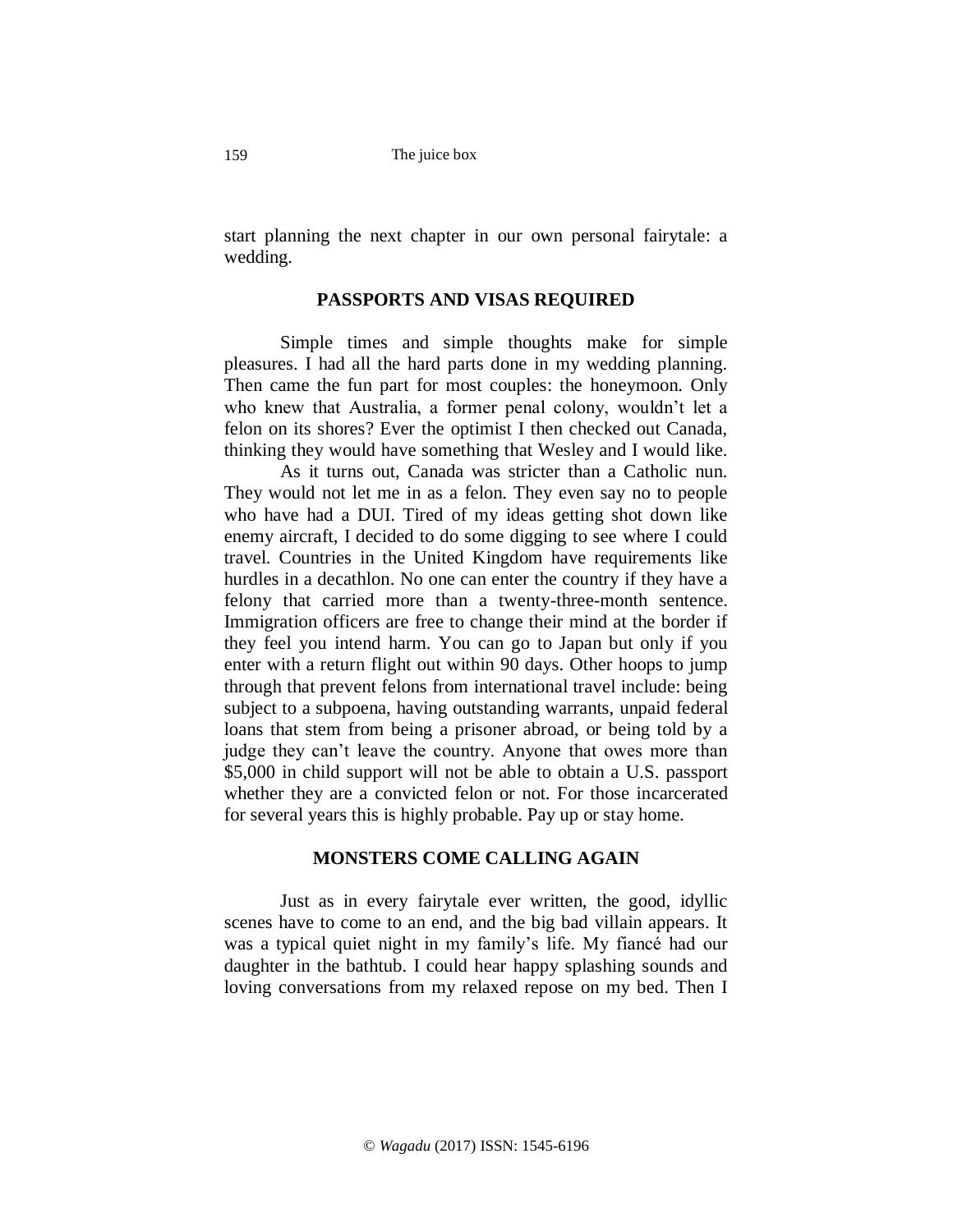heard my front screen door slam as someone unexpected came in. Wondering who it could be this late, I started to rise. I didn't have to wonder long. Charging into my room, waving a gun, came the destroyer of all things good. As he brandished the largest hand gun I've ever seen I realized, "I know this person." I can't believe what I am seeing and hearing. All I can think is get up and go get the danger away from your baby. Protect, protect and give in.

#### **LOST DAYS AND CALLS FROM JAIL**

Three days later I woke up in a place I never thought I'd be again. *Jail.* I felt terrible, every part of my body ached and was swollen. I had only disjointed and broken synapses of memories. Dazed, confused, lost, heartsick and broken, I pushed the tiny button. Fearful as the disembodied voice comes through the square box in the wall. I asked, "Why am I here?" I asked for the date. Three days passed. I thought back to bath time. I asked for the phone. I was given permission. Stumbling the dead walk of a zombie in more ways than one, I called Wes. The dam broke inside of me. Physical and emotional pain crashed over me in a wave of despair. Two minutes was all we had. Lawyers, money, charges and waiting on the judge for bond. Far from home. The damage is done with lost days and jailhouse phone calls.

# **GINGERBREAD HOUSE AND LEGAL FEES**

I did another 23 days in jail. 23 of the hardest days of my life. We lost the house in order to pay legal fees. I never got to walk through that front door again. I was blessed this time, I suppose. I had an amazing fiancé to take care of my daughter. Packing all of our belongings into a storage unit while paying for a good attorney to represent me. My fairy tale house went like the old witch's' gingerbread house in Hansel and Gretel. In my mind's eye, up in flames. Devoured. Nothing left but dust.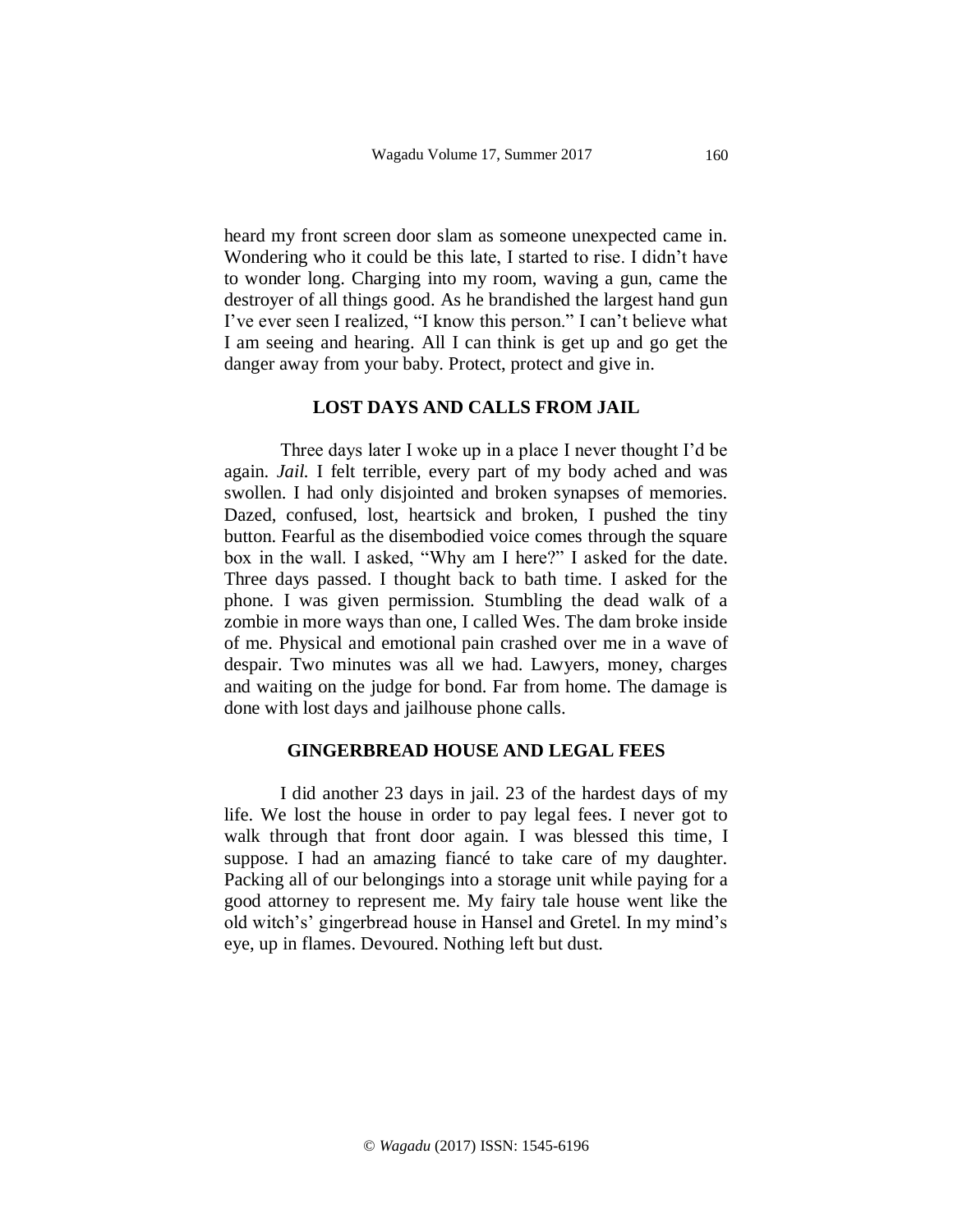# **PRESSURE MAKES DIAMONDS**

Between then and now I did manage to have my wedding, though not at all like the one I had planned. But it was on the day I picked, at least. There was no fancy honeymoon in some beautiful foreign port. My parents gave me a fixer-upper to live in, nothing like what I had before. We were not homeless and totally destitute. I did all this feeling like some alien force was animating my body. I was on auto-pilot, barely functioning. I had panic attacks any time I was forced to leave the house. I couldn't sleep. I felt constantly afraid. I hid inside the dark and cluttered house.

Praying this nightmare was in my head yet, knowing it was not. The stress on my new marriage was unbelievable. Wes was the only one working. We were still making hefty payments to the lawyer plus the cost of traveling for court dates. To say that we were struggling was the understatement of the year. I had good days and very bad days. The end of all the court stuff was in sight, but my marriage was cracking. I thought pressure made diamonds. Only we weren't turning into some rare and precious stone, we were breaking and about to destroy one another.

## **PERFECT STORM**

I sometimes think that my marriage was destined to fail. I mean, what kind of sane person gets married during the worst storm of the year? Wyoming had a record-breaking snow storm on October 4<sup>th</sup>, 2013, my wedding day. That storm perfectly matched the storm inside me. I realized too late that Wes was the glue holding all of my pieces together, how dependent I had become on him. I don't blame him for turning to alcohol. I hold no grudge for the fights or the abuse we threw at each other like snowballs. All I knew was he had to go before we all died in that perfect storm.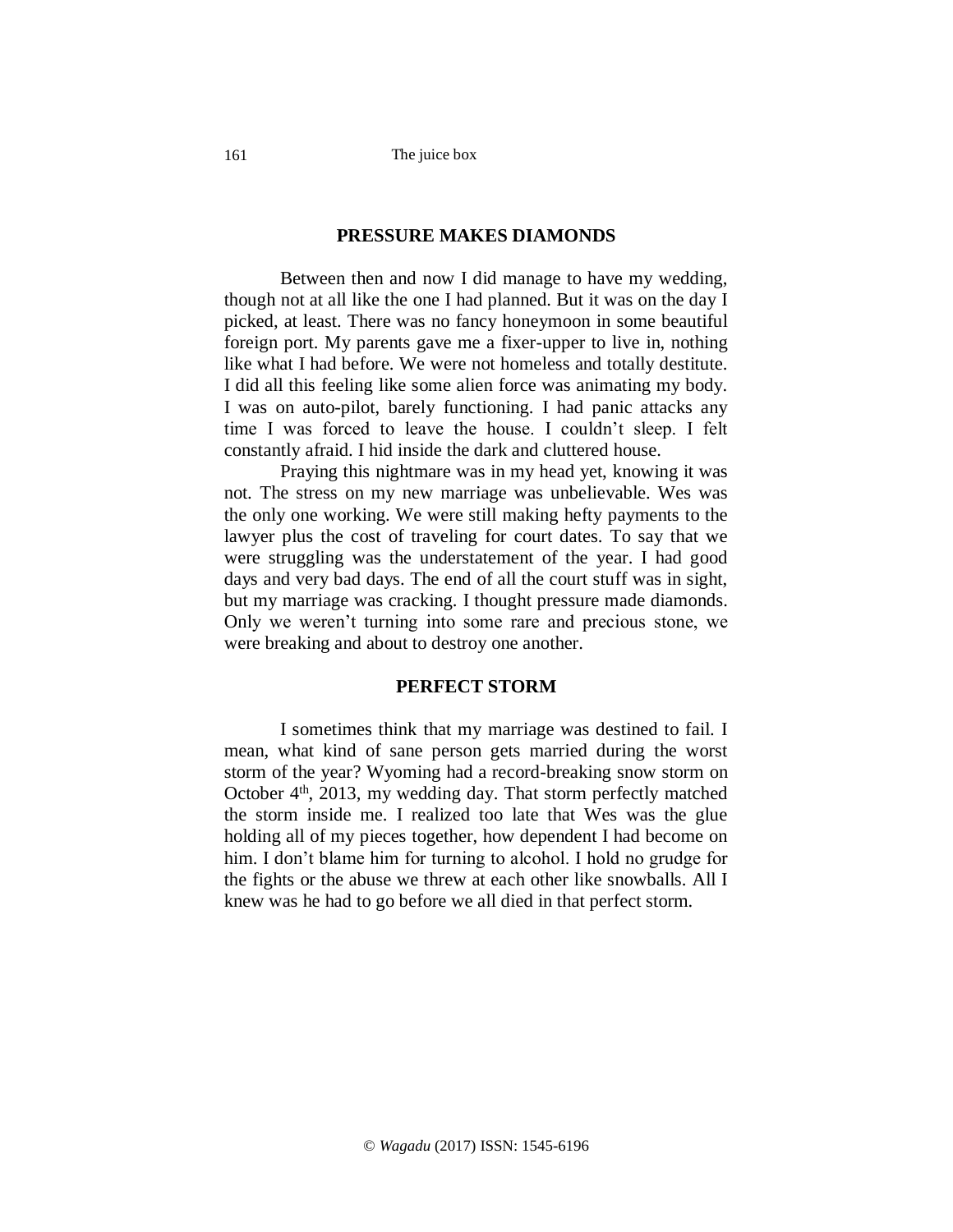#### **BRANDED**

Wes was gone. It was just me and my daughter. I dug down deep and started trying to put the pieces of my life back together. Looking back now I realize that I just put some tacky glue on my pieces when I really needed Gorilla Glue to hold myself together. I started putting in job applications, five to ten a day. I didn't discriminate; I just parked and hit every business on the block. I did this every day for three months. I think it was that little box at the end of the application. You know the one that asks, "Have you ever been convicted of a felony? Check yes or no*."* I am federally mandated to answer honestly, so I always check yes. In the comment space I always clearly print, "Will discuss upon interview."

The few interviews that I did get went well or they went terrible. I was told one time that they were worried how I would react to a customer complaint. I did temp agencies. I tried the Workforce Services Center. I tried asking my probation officer for help, but I was told, "I don't know what more I can do for you. I've given you all the help and advice I have available and can." Meanwhile, I'm selling anything of value that I can to feed my daughter and trying desperately to keep my head above water. I went to the Department of Family Services for food stamps and was denied. Wes and I were separated, but still legally married so they based this on his income. That small "married but separated" status also made me ineligible for Climb Wyoming or any other government program. I was already broken, and I was fast becoming defeated. I felt stuck in a downward spiral.

I felt that I should stand on the street corner with a sign: "**I AM A FELON LET ME DO ALL YOUR HARD WORK FOR YOU**. I thought, "What was the point of working so hard to better my life when all anyone could see was the felon, not the woman behind it?" I felt that the world was trying to keep me down in the slums of American life. I was a felon at twenty-one and again at twenty-seven. It didn't really matter until I had my daughter, and I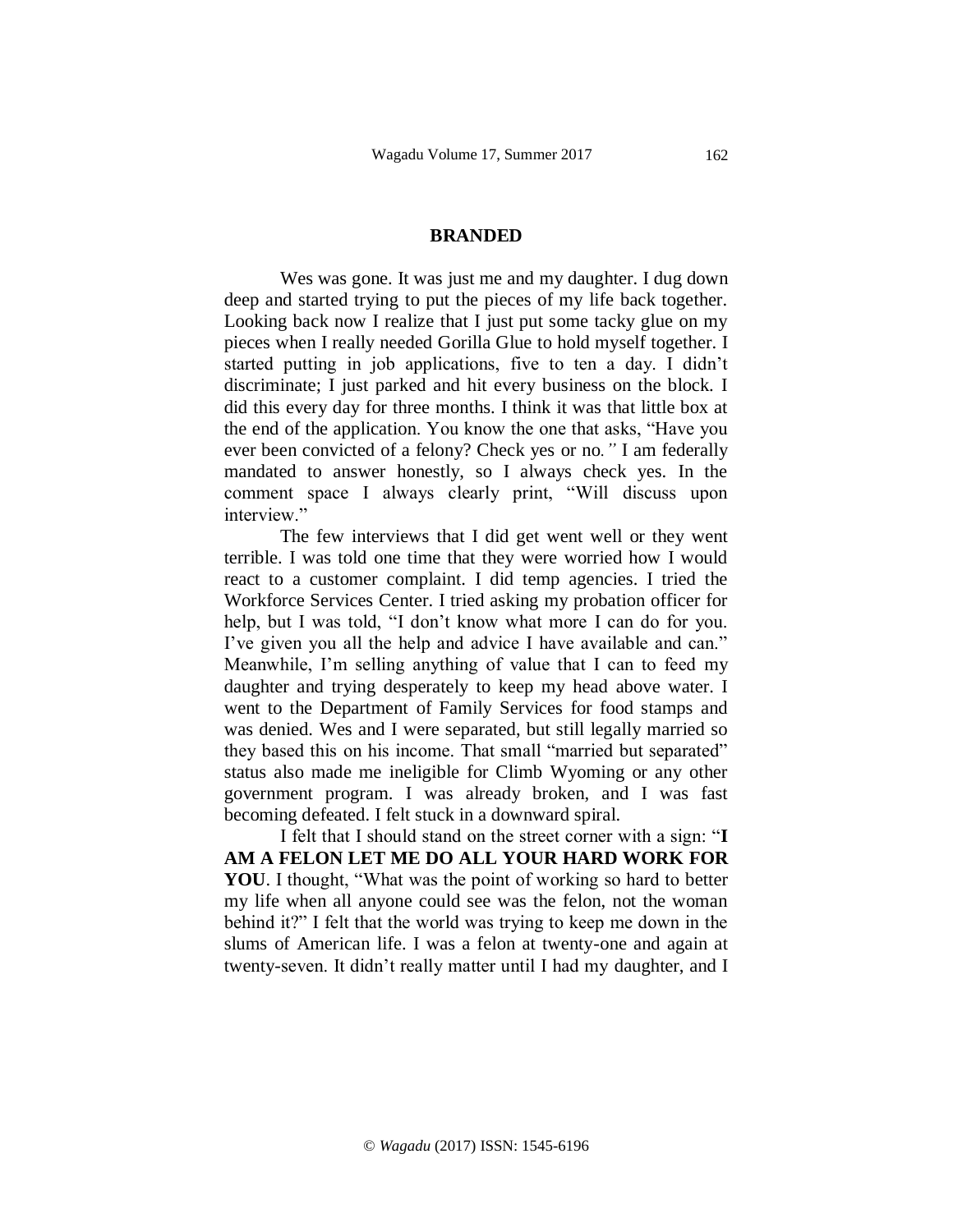had matured, but I still felt trapped. I realized that I, for better or for worse, had been permanently branded.

# **THE JUICE BOX**

Such a simple little thing a juice box is. Something that every toddler loves. A cold square, no bigger than a hand, a cute little bendy straw wrapped and stuck on the back. A self-contained box of refreshing goodness. It is amazing how one tiny little thing can bring a person to their knees. A simple question from my daughter—"Mom, can I have a juice box?"—didn't break me. It was the answer, "No, honey, we don't have any," that started the cracks. Then, in her three-year-old voice so grown up, "Well, Mom, let's go buy some," only to be told, "I don't have any money, baby." You can see she is thinking. What comes next was the turning point. "That's okay, Mom, I know you can make me one." That shattered me. I splintered, I exploded like a star going super nova. There is no pain in the entire universe that is as profound as not being able to provide for your child. I am for once at a loss for words. I can't begin to describe the pain and disjointed thoughts that juice box caused me.

#### **WANT HELP? GO TO PRISON**

The juice box had defeated me, broken me. It had made my failures glaringly obvious. I made arrangements for my daughter and my dogs. I had decided to go to prison. I had heard that I could get help to put the pieces of my life back together while there. I sit here in the Wyoming Women's Center writing this now. I obviously wasn't thinking straight. I mean what kind of woman decides to throw her life away and go to prison? A broken one, that's who. But I had heard that education classes and vocational training were available for an inmate.

We all want to be a phoenix and have the ability to rise from the ashes of past mistakes and failures to be something beautiful again. I was told that once released I would be eligible for help from the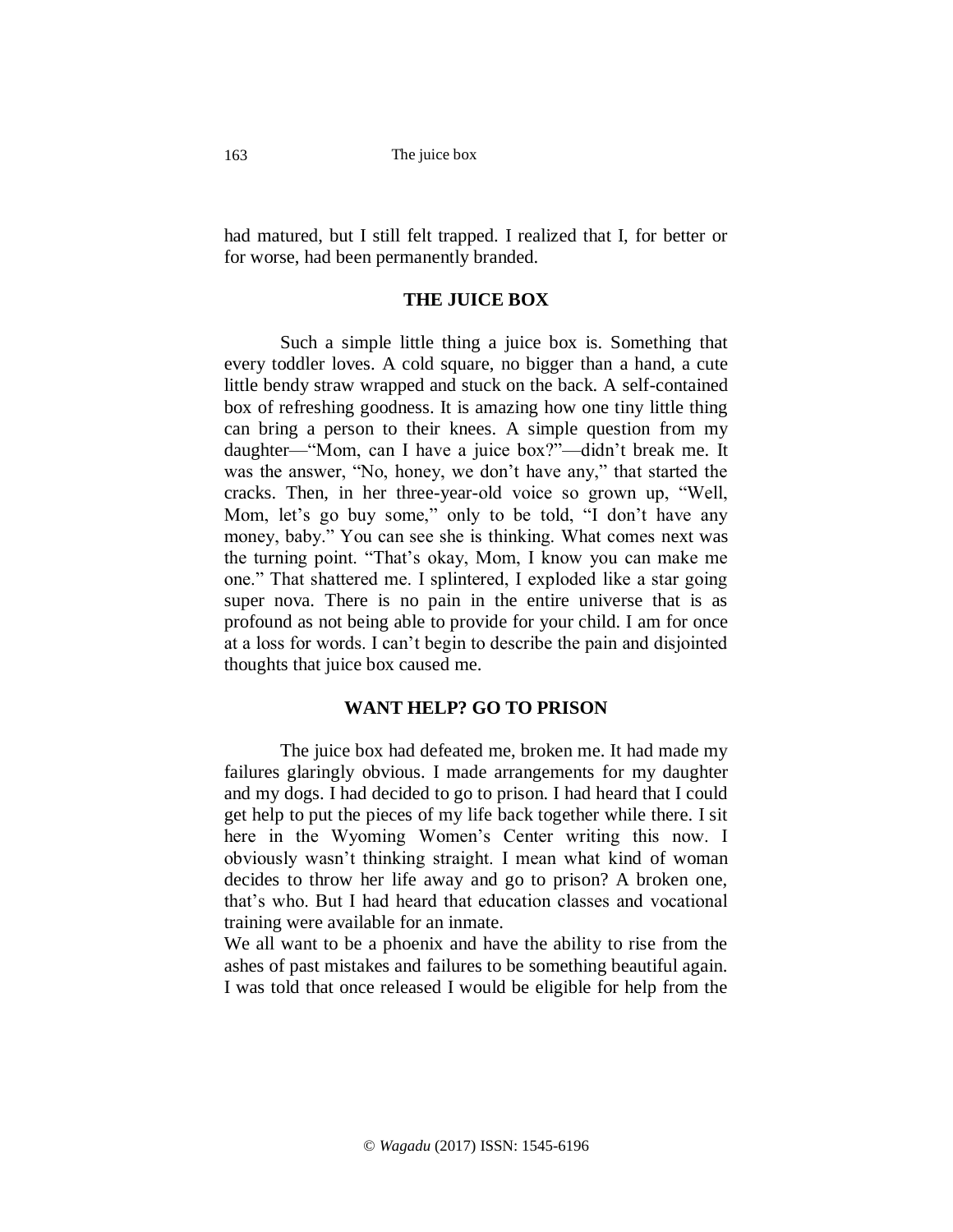Department of Vocational Rehabilitation and Department of Family Services, that I would have the tools made available to me to rebuild my life. I've been lucky. I am one of the last inmates to get into the welding program. I'll leave as a college graduate and a certified fork lift operator with accreditations as a certified welder from the American Welding Society. I have also written this memoir to hopefully show one person the harsh realities and everyday struggles for a mother who has been branded a felon. All that it cost me was my freedom.

#### **SENSELESS**

America's dubious distinction Incarcerated now, 2.3 million Highest in the world Half a million Drug offenses only

The break down State prisons 1,351,000 Federal prisons 211,000 Futures taken away Families torn apart

636,000 a year Out the gates May come back Come back to what? Anything worth left?

820,000 on parole Succeed or fail Life's hindering help Unrealistic human expectations Home or away again